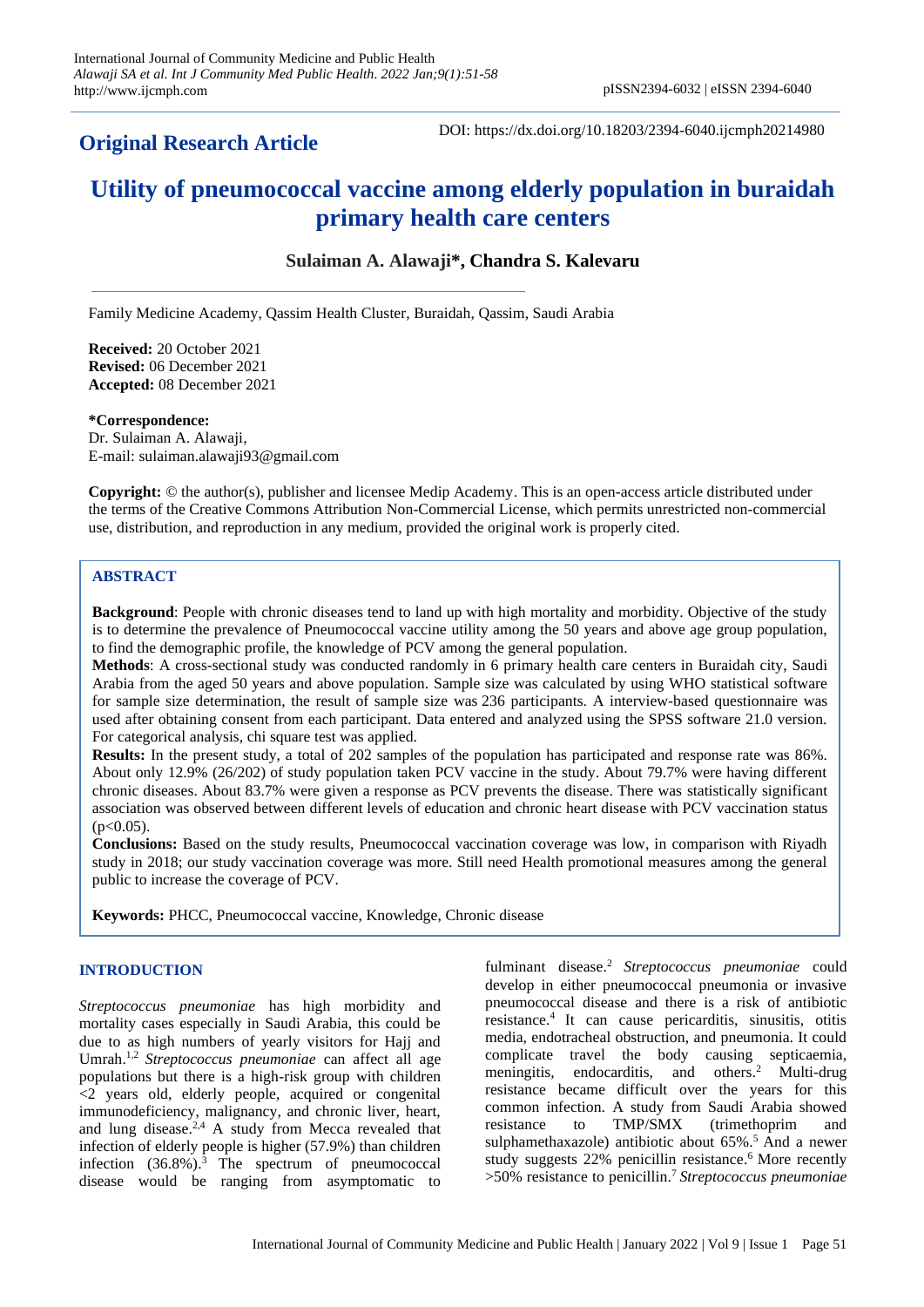is a gram-positive diplococcus surrounded by polysaccharide capsule hence it is resistant to phagocytosis and plays a role in its protection. The organism is transmitted from an infected individual to a healthy one by air droplets.<sup>8</sup> A major distinctive risk factor for pneumococcal disease for Saudi Arabia is Hajj, during Hajj over 2 million pilgrims from multiple countries gather in Mecca. <sup>9</sup> During this period, pneumonia accounts for one-third of the hospitalizations in Saudi Arabia.<sup>10</sup> PCV23 is made of capsular polysaccharides from 90% of the most common infections a23 serotypes. <sup>11</sup> The PCV23 is given at least once in a life. In immune-competent aging 50 and above should get one dose of PCV13 followed by PPSV23 after 1-year. <sup>12</sup> The pneumococcal vaccine had been introduced in 151 Countries at the end of 2020. <sup>13</sup> Countries have implemented routine immunization programs and recommendations for routine pneumococcal vaccination which do offer in 29 European countries.<sup>14</sup> Given the above situations and circumstances, the present study was designed to identify the Pneumococcal vaccine coverage and knowledge among the general population aged above 50 years age group and to promote the health promotional measures at our regular practice at primary health care centers in Buraidah city.

#### *Aim and objectives*

Aim of the current study was to determine the prevalence of Pneumococcal vaccine coverage among elderly patients attending the PHCs of Buraidah city. Objectives of the study were to assess the awareness and knowledge of Pneumococcal vaccine amongst the population of elderly patients, to determine the prevalence of chronic diseases amongst elderly patients and their associations with the vaccine and to identify the limitations for refusing to take the vaccine.

#### **METHODS**

#### *Description of the study area and location*

Buraidah is the capital of Al-Qassim Region in northcentral Saudi Arabia in the heart of the Arabian Peninsula. The city has experienced very high rates of population growth. There are 44 Primary Health Care Centers in Buraidah city.

#### *Study design and setting*

This was a cross sectional study carried out in the primary health care centres of randomly selected health care centers in Buraidah city. These six health care centers were Al Dahy, Al Iskan, Al Shimas, Al Ufuq, Al Rawdah and Al Rayyan.

#### *Sampling method*

In relation to selection of primary health care centres (PHCC), due to the large number of primary health care centres in Buraidah, which were around 44, we randomly

selected 6 primary health care centres (15% of total PHCC in the Buraidah city). For the study participants selection, we included all patients aged 50 years and above who were coming to primary health care centres during our visit on the day of our data collection.

#### *Sample size*

Sample size was calculated using WHO statistical software for sample size determination. <sup>15</sup> With 95% confidence level, 4% margin of error and population proportion was 11%, the result of Sample size was 236 participants. Population proportion was taken from "pneumococcal vaccination rates in adults in Germany" research.

#### *Study period*

This study was conducted from July 2020 to September 2021. In the month of September data analysis, interpretation, report writing and review with supervisor were done.

#### *Target population*

All the elderly patients aging 50 years old and above visiting primary health care centres at the time of our visit to those primary health care centres.

#### *Exclusion criteria*

The study excluded patients younger than 50 years old. The study also excluded those with psychiatric illnesses that may interfere with complete and adequate data collection.

#### *Inclusion criteria*

The study will include patients aging 50 years old and above who visited one of our chosen primary health care centres at the time of our visits.

#### *Method of data collection*

An interview-based questionnaire used for data collection. The questionnaire designed and organized to study the prevalence and knowledge of Pneumococcal vaccine; as well as reasons for taking or refusing to take the vaccine. The questionnaire included 2 sections. The first section aimed to gather data about the general information about the participants. The second section evaluated the vaccine status and patients' opinions and views about the pneumococcal vaccine. Prior to the collection of data, the patient informed about the details and goals of the study and advised to answer the verbal questionnaire completely and truthfully. The participants were asked to take a written consent before each questionnaire. We assured that all information will be kept completely confidential and this questionnaire is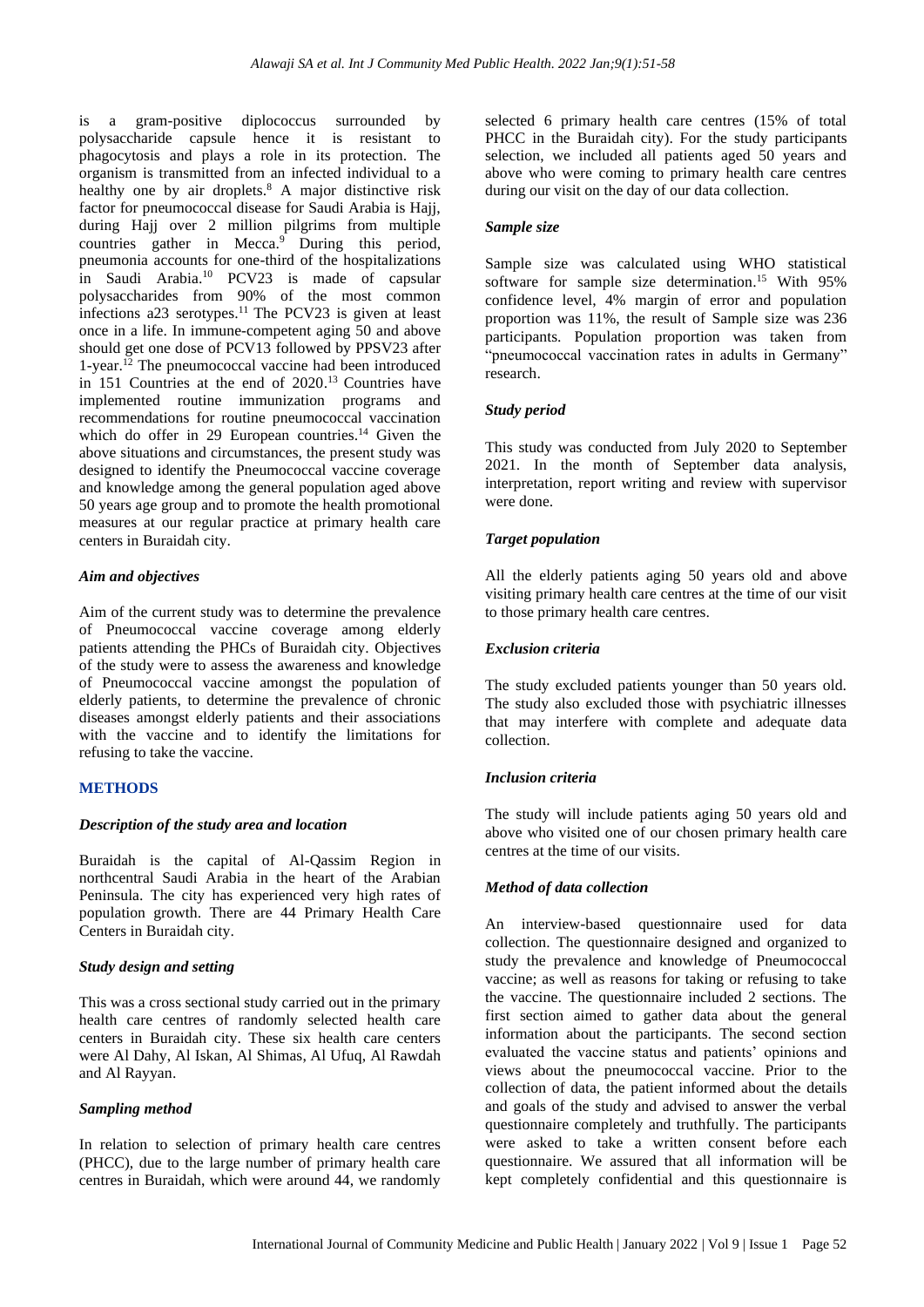anonymous. Data collection done by the principal investigator (first author) and three trained final year Family Medicine residents on 23rd of May and continue for about 30 days. The data collectors were also asked to inform each participant about the purpose of the study explained verbally and also written in the questionnaire. They also tasked to ask the participant questionnaire verbally. They were also informed to take written consent before each questionnaire. We included all the male and female patients at primary health care centres and those were selected and willing to participate in the study voluntarily at the time of our visit. On average of 8 to 12 participants data collected per day. All of 6 primary health care centres directors allowed us to do our study and patients were willing to participate in our study. At the end, it took one week for the first author to code the questionnaires and enter the data in Statistical package for social sciences (SPSS).

# *Questionnaire*

The questionnaire has gone through various efforts to reach its final draft and form. At the start, we found similar study done at out-patient appointment clinics in the family medicine department at Security Forces Hospital in Riyadh for patients with type 2 diabetes. We used the main frame and general content of this questionnaire as the questionnaire included 3 sections. The first section aimed to gather demographic data about the population. The second and the third sections assessed the vaccines uptake status, and patients' opinions and beliefs about the influenza and pneumococcal vaccines. Next we started modified this questionnaire to meet our goals, we first removed the second section that use to take about the influenza vaccine, becoming two section questionnaire, and then we modified the questionnaire so to be the first section became about the general information about the participants, and the second section evaluated the vaccine status and patients' opinions and views about the pneumococcal vaccine. The updating in the questionnaire done by the first author and the supervisor. Finally approved as a final questionnaire and tool to evaluate the awareness and knowledge of Pneumococcal vaccine, to determine the prevalence of chronic diseases amongst elderly patients that have taken the vaccine, and to identify the reasons for taking, or refusing to take the vaccine.

#### *Section A*

General information: we took the age, gender, level of education as (illiterate, high school or less, diploma/bachelor, or post graduate (master, PhD etc.), marital status, smoking (smoker, non-smoker, former smoker). Past history: Diagnoses with chronic diseases as diabetes, hypertension or dyslipidaemia. Diagnoses with chronic lung disease, chronic heart disease, chronic kidney disease, chronic liver disease, sickle cell disease, suppressed immune, system removed spleen/

malfunctioning spleen. Medications were also asked about. These questions asked if there and for how long. Vaccinations: If any recommendation about any vaccination as an adult, and if there is any allergy to any vaccine that had been taken. These questions to help us categorize them for evaluation and comparison. And evaluate the relation between those factors and their awareness and knowledge.

#### *Section B*

Pneumococcal vaccine: questions from 1 to 5 talks about awareness of the pneumococcal vaccine, pneumococcal vaccine status, the number of times taken the vaccine, the person to advised to take the vaccine (doctor, practice nurse, media, family/friends, or others)**.** Statements about Pneumococcal vaccine: question 6 take us to participants views about importance of elderly to get the pneumococcal vaccine, the pneumococcal vaccine works in preventing the pneumococcal disease, having enough time to get the vaccine, worrying about the side effects of the pneumococcal vaccine, worrying that the pneumococcal vaccine may be painful, and others.

#### *Data analysis*

Statistical analysis was done by using the statistical software SPSS-21.0 version. A descriptive analysis was done for certain variables like age, sex, years of experience, qualification. For the categorical analysis of variables chi square test was applied. Multiple logistic regression analysis was done to assess the factors associated with good score. The level of significance of probability (p) was considered as 'p' less than equal to 0.05.

#### **RESULTS**

In the present study, a total of 202 sample of population was participated. Mean age in the study population was  $65.11 \pm 9.34$ . About 75% of the study population under 71 years of age group. Age range of the study population from 50 years to 92 years in the present study. In this study, distribution of males were 62.4% and females were 37.6%. In the study population, mean diabetes duration and standard deviation was  $9.31 \pm 12.37$ , hypertension mean duration and standard deviation was 8.25±9.1 and dyslipidaemia mean duration and standard deviation was  $5.52\pm8.84$ . In the study population, regarding advise to take vaccine, about 8.9% were received advise from the doctor, 2% from family friends, 1.5% from media and 0.5% from the nurse. In the study population, about 35.1% were in the age group of 60-69 years age (Table 1). About 93.6% were married persons participated in the study. About 22.3% were illiterate people and this could be due to our study age criteria is above 50 years age group and majority of old age people were participated and high school or less completion people were 53.5%.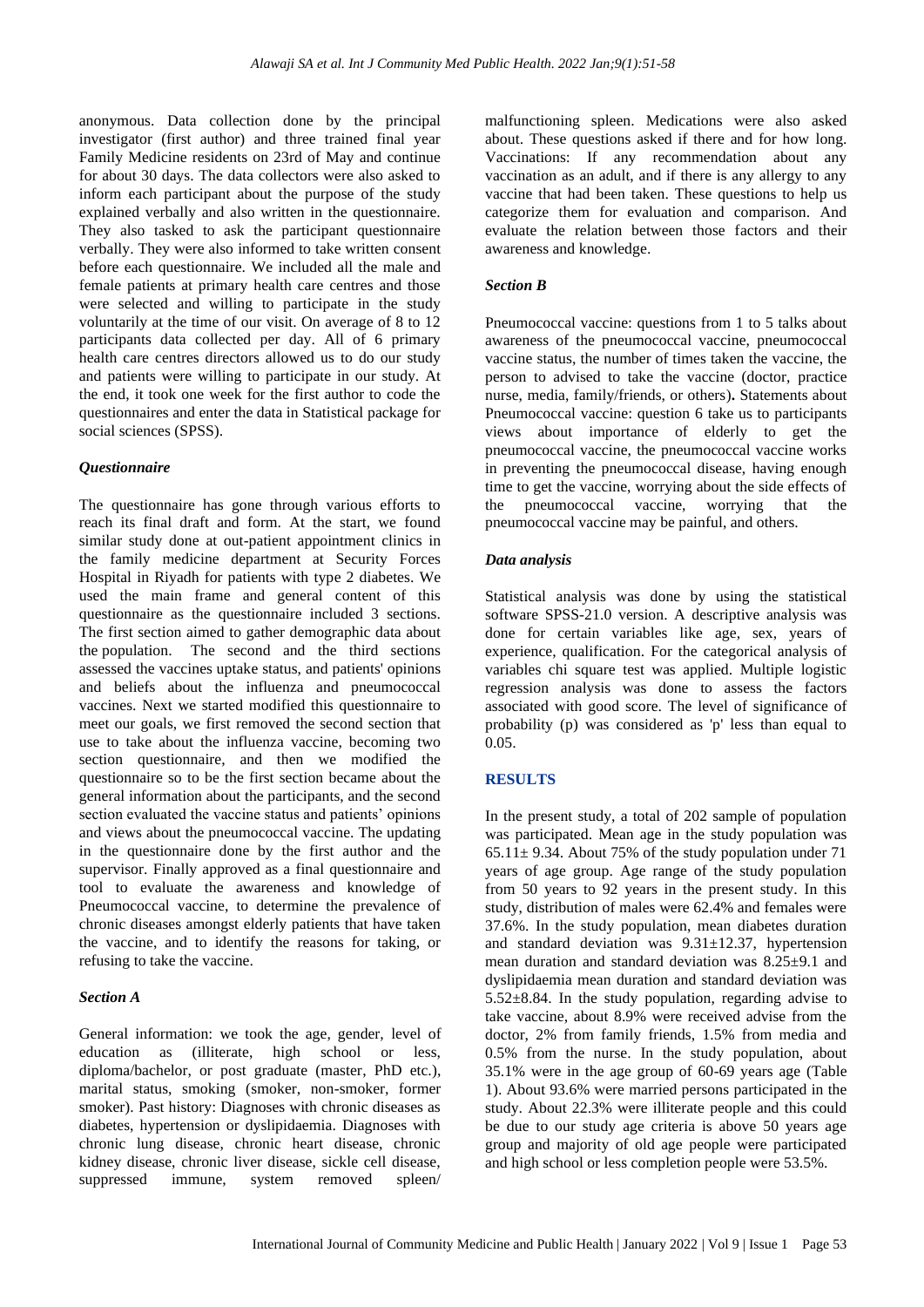| <b>Demographic factors</b>      | N                        | $\frac{0}{0}$ |
|---------------------------------|--------------------------|---------------|
| Age categories (years)          |                          |               |
| 50-59                           | 64                       | 31.7          |
| $60 - 69$                       | 71                       | 35.1          |
| 70-79                           | 56                       | 27.7          |
| Above 80                        | 11                       | 5.4           |
| Gender                          |                          |               |
| <b>Males</b>                    | 126                      | 62.4          |
| Females                         | 76                       | 37.6          |
| <b>Marital status</b>           |                          |               |
| Married                         | 189                      | 93.6          |
| Single                          | $\overline{\mathcal{A}}$ | 2.0           |
| Others (divorced/widow/widower) | 9                        | 4.4           |
| <b>Education</b>                |                          |               |
| <b>Illiterate</b>               | 45                       | 22.3          |
| High school or less             | 108                      | 53.5          |
| Diploma and Bachelor            | 44                       | 21.8          |
| Post graduation and above       | 5                        | 2.5           |
| <b>Smoking</b>                  |                          |               |
| Smoker                          | 13                       | 6.4           |
| Non-smoker                      | 186                      | 92.1          |
| Former smoker                   | 3                        | 1.5           |
| Total                           | 202                      | 100.0         |

# **Table 1: Demographic characteristics in the study population.**

In the study population, about 6.4% were smokers. About only 12.9% (26/202) of study population taken PCV vaccine and 87.1% (176/202) were not taken the PCV vaccine (Figure 1). In the present study, about 79.7% were having different chronic diseases (Table 2). About 59.4% were having Diabetes, 65.3% were having hypertension and 40.1% were dyslipidaemic status in the present study. In the study population, among the diabetes and hypertension morbidity individuals were taken PCV vaccine 11.6% and 11.4% respectively (Table 3). There was no significant difference was observed between participants intake of PCV vaccine versus chronic disease morbidity ( $p > 0.05$ ). In the study population, about 5% were having heart disease. About 83.7% were given response as PCV prevents the disease (Table 4). Among them, 23.6% were mentioned as worried about side effects of PCV vaccine. In the study population, about 85.6% of the study group aware about PCV vaccine and only 12.9% were received the PCV vaccine. For the question of number of times of administration of vaccine, only 4% were answered as two shots are required in the elderly people. In the study group, there was marginal difference of PCV vaccination difference was observed in males and females (M:F-12.7% and 13.2%). There was statistically significant association was observed between different levels of education versus and PCV vaccination status ( $p<0.001$ ). Higher the education better the PCV vaccine status. (Post graduation and above completed 80% PCV received vs. high school or less education 6.5% PCV received). There was statistically significant

association was observed between vaccination status and chronic heart disease (p=0.001) (Table 6).



# **Figure 1: Pneumococcal vaccination (PCV) status in the study population.**

# **Table 2: Chronic disease status in the study population.**

| <b>Chronic disease</b>    | N   | $\frac{0}{0}$ |
|---------------------------|-----|---------------|
| Yes                       | 161 | 79.7          |
| $\bf No$                  | 41  | 20.3          |
| <b>Diabetes - Yes</b>     | 120 | 59.4          |
| Diabetes - No             | 82  | 40.6          |
| <b>Hypertension - Yes</b> | 132 | 65.3          |
| <b>Hypertension - No</b>  | 70  | 34.7          |
| Dyslipidaemia - Yes       | 81  | 40.1          |
| Dyslipidaemia - No        | 121 |               |

#### **DISCUSSION**

Our study was conducted in the selected primary health care centers in Buraidah city during the period from July 2020 to September 2021 as per the study guidelines to see the main objective of assessing the awareness and knowledge of Pneumococcal vaccine amongst the population of elderly patients aged 50 years and above. Very few studies were conducted on awareness and knowledge about the Pneumococcal vaccine among the above said population in the globe as well as in Saudi Arabia. In the present study, a total of 202 samples of the population had participated. The mean age in the study population was 65.11±9.34 years of age. The age range of the study population was 42 years in the present study. In comparison, a study was done in Turkey revealed that the mean age and standard deviation of age  $57.7 \pm 11.3$ years. <sup>16</sup> In another study which was also conducted in Turkey at department of internal medicine, the mean age and standard deviation were  $57.9 \pm 10.7$  years.<sup>17</sup> These differences of mean age could be due to the beginning age selection in this study and in the above two studies selected their age criteria taken from 18 years and above age group population and in our present study taken age criteria as 50 years and above age group.

In the present study, about only 12.9% (26/202) of the study population had taken the Pneumococcal vaccine.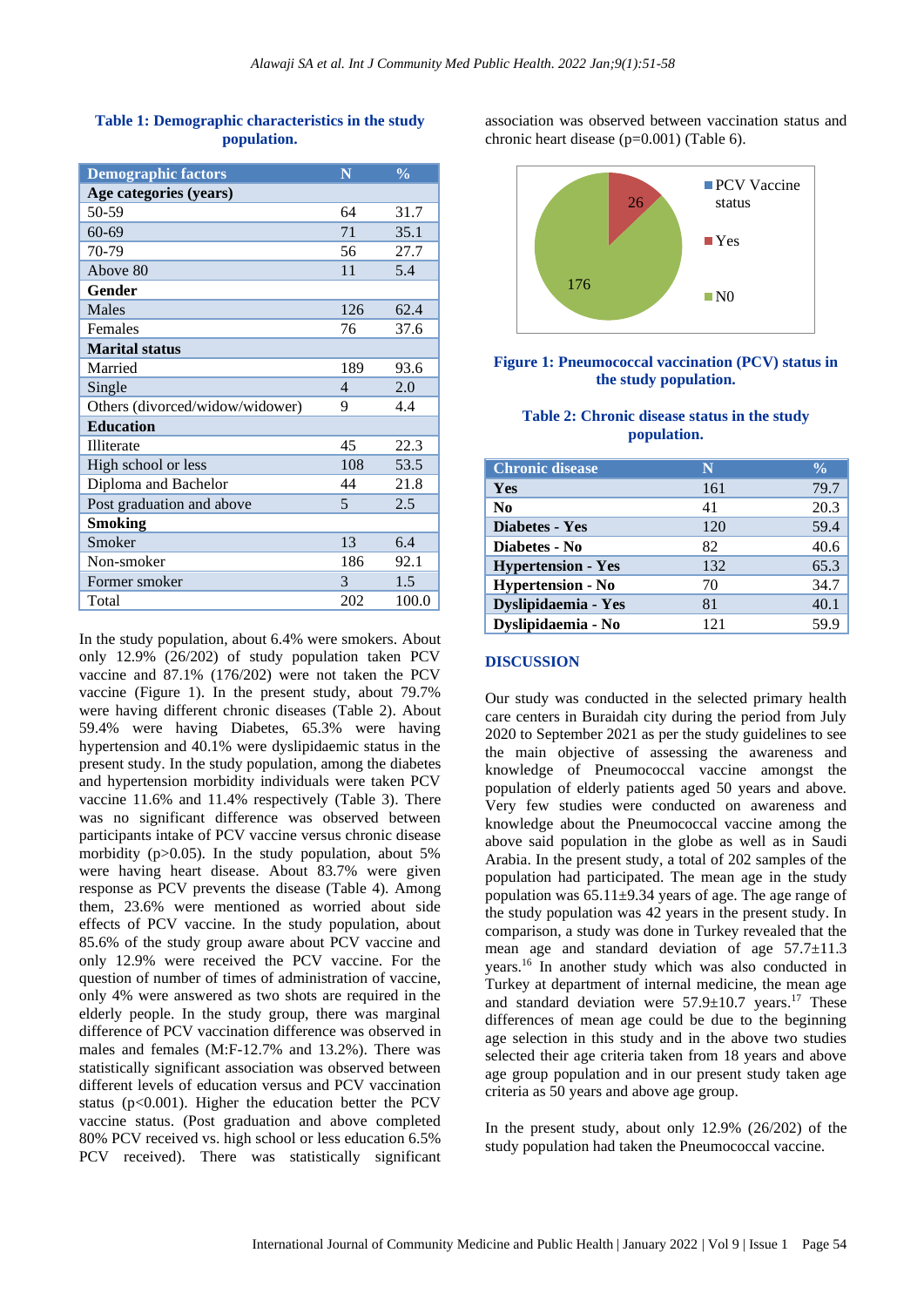| <b>Chronic morbidity</b>                                                          | PCV received $N(%$ | PCV not received $N$ (%) | <b>Total N</b> $(\overline{\%})$ |
|-----------------------------------------------------------------------------------|--------------------|--------------------------|----------------------------------|
| <b>Diabetes - Yes</b>                                                             | 14(11.6)           | 106(88.4)                | 120 (100)                        |
| Diabetes -No                                                                      | 12(14.6)           | 70 (85.4)                | 82 (100)                         |
| $X^2$ -0.383, 1df, P-0.536, OR-1.254, CI-.337 to 1.763.                           |                    |                          |                                  |
| <b>Hypertension - Yes</b>                                                         | 15(11.4)           | 117(88.6)                | 132 (100)                        |
| <b>Hypertension - No</b>                                                          | 11(15.7)           | 59 (84.3)                | 70 (100)                         |
| $X^2$ -0. 772, 1df, P-0.380, OR-1.383, CI - 0.297 to 1.591                        |                    |                          |                                  |
| Dyslipidaemia - Yes                                                               | 11(13.6)           | 70(86.4)                 | 81 (100)                         |
| Dyslipidaemia - No                                                                | 15(12.4)           | 106(87.6)                | 121(100)                         |
| $X^2$ -0.061, 1df, P-0.806, OR 0.913, CI: 0.482 to 2.558.                         |                    |                          |                                  |
| Status of other co-morbidities like chronic lung, heart and kidney disease status |                    |                          |                                  |
| Other co-morbidities                                                              | Yes                | N <sub>o</sub>           | Total                            |
| Chronic lung disease                                                              | 2(1)               | 200 (99)                 | 202(100)                         |
| Chronic heart disease                                                             | 10(5)              | 192 (95)                 | 202 (100)                        |
| Chronic kidney disease                                                            | 1(0.5)             | 200 (99.5)               | 202 (100)                        |
| Medication                                                                        | 159 (78.7)         | 43(21.3)                 | 202 (100)                        |

# **Table 3: Chronic morbidity in relation to PCV vaccination status in the study population.**

X2 - Chi Square test, df - degree of freedom, OR- Odd's ratio, CI - confidence interval, p-probability.

# **Table 4: Knowledge about participants response in relation to Pneumococcal vaccine.**

| <b>Knowledge about PCV</b>               | <b>Yes</b> | N <sub>0</sub> | <b>Total</b> |
|------------------------------------------|------------|----------------|--------------|
| PCV vaccine important for elderly people | 161(79.7)  | 41(20.3)       | 202(100)     |
| <b>PCV Prevents Disease</b>              | 169(83.7)  | 33 (16.3)      | 202 (100)    |
| <b>Worried Side Effects PCV</b>          | 43(23.6)   | 159 (76.4)     | 202(100)     |
| <b>PCV Painful</b>                       | 26(12.9)   | 176(87.1)      | 202 (100)    |
| <b>Enough time get PCV</b>               | 47(23.3)   | 155(76.7)      | 202(100)     |
| <b>Awareness about PCV</b>               |            |                |              |
| <b>Heard of PCV before</b>               | 29(14.4)   | 173 (85.6)     | 202 (100)    |
| <b>PCV</b> received status               | 26(12.9)   | 176(87.1)      | 202 (100)    |

#### **Table 5: Some demographic variables association with PCV vaccination status in the study population.**

| Socio demographic factors                                  | Vaccination not received $N(\%)$ | Vaccination received $N$ (%) | Total N $(\% )$ |
|------------------------------------------------------------|----------------------------------|------------------------------|-----------------|
| Age groups (years)                                         |                                  |                              |                 |
| 50-59                                                      | 54 (84.4)                        | 10(15.6)                     | 64 (100)        |
| 60-69                                                      | 64(90.1)                         | 7(9.9)                       | 71 (100)        |
| 70-79                                                      | 50 (89.3)                        | 6(10.7)                      | 56 (100)        |
| Above 80                                                   | 8(72.7)                          | 3(27.3)                      | 11(100)         |
| $X^2$ -3.274, 3df, p=0.351                                 |                                  |                              |                 |
| <b>Gender</b>                                              |                                  |                              |                 |
| Male                                                       | 110 (87.3)                       | 16(12.7)                     | 126(100)        |
| Female                                                     | 66 (86.8)                        | 10(13.2)                     | 76 (100)        |
| $X^2$ - 0.009, 1df, p=0.925, OR - 1.042, CI-0.447 to 2.430 |                                  |                              |                 |
| <b>Marital status</b>                                      |                                  |                              |                 |
| Married                                                    | 167 (88.4)                       | 22(11.6)                     | 189 (100)       |
| Single                                                     | 3(75)                            | 1(25)                        | 4(100)          |
| Others; divorced/widow/widower                             | 6(66.7)                          | 3(33.3)                      | 9(100)          |
| $X^2$ - 4.14, 2df, p=0.126                                 |                                  |                              |                 |
| <b>Education</b>                                           |                                  |                              |                 |
| Illiterate                                                 | 39(86.7)                         | 6(13.3)                      | 45 (100)        |
| High school or less                                        | 101(93.5)                        | 7(6.5)                       | 108 (100)       |
| Diploma and bachelor                                       | 35(79.5)                         | 9(20.5)                      | 44 (100)        |
| Post graduation and above                                  | 1(20)                            | 4(80)                        | 5(100)          |
| $X^2$ -26.28, 4df, p=0.001                                 |                                  |                              |                 |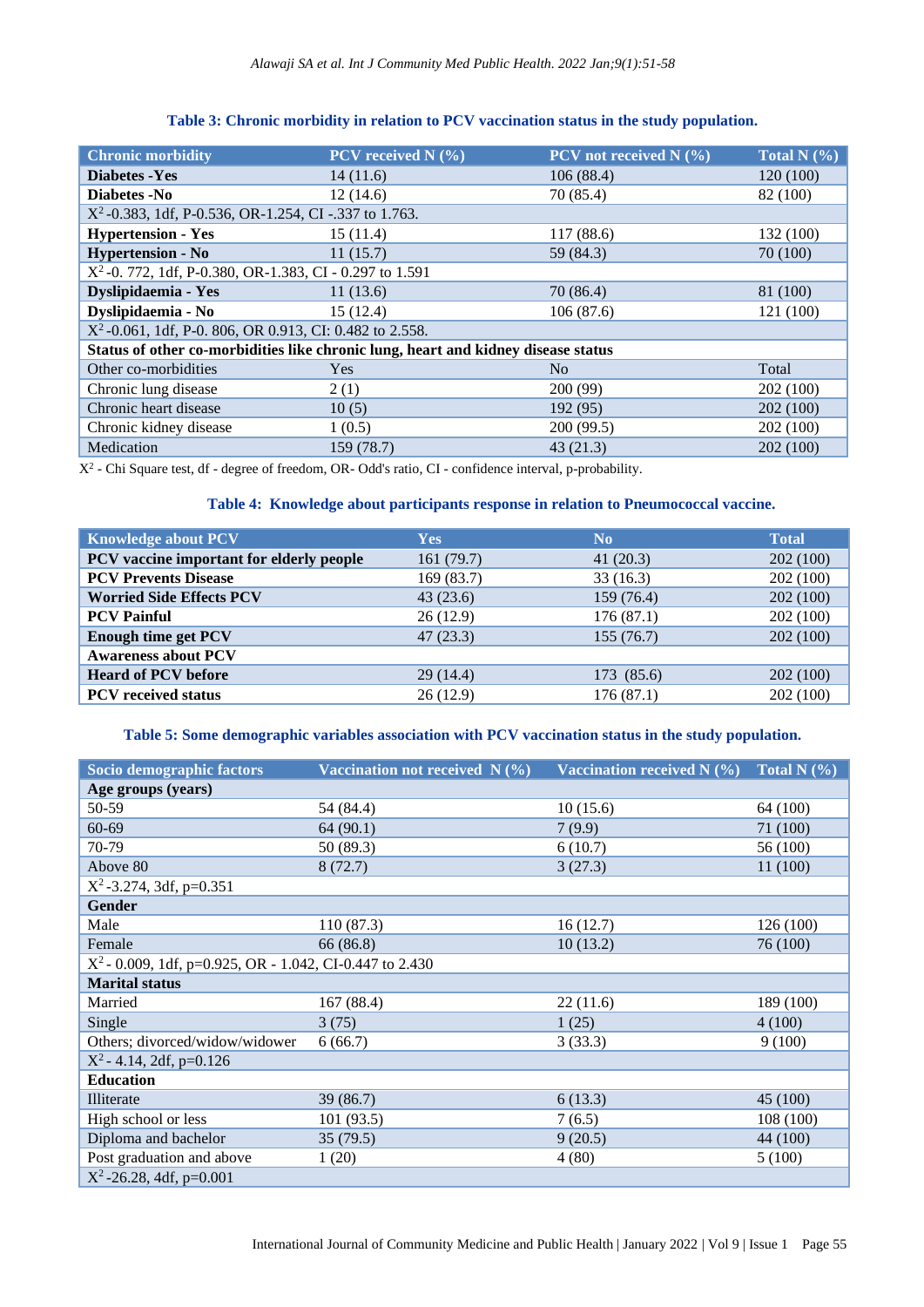| <b>Variables</b>                | <b>Adjusted OR</b> | <b>Confidence interval</b> | P value |
|---------------------------------|--------------------|----------------------------|---------|
| <b>DM Category (yes, no)</b>    | 1.659              | $0.573$ to 4.806           | 0.351   |
| <b>DM Category (yes, no)</b>    | 1.851              | 0.661 to 5.187             | 0.241   |
| Dyslipidaemia (yes, no)         | 0.884              | $0.264$ to 2.959           | 0.841   |
| Chronic heart disease (yes, no) | 0.080              | $0.017$ to $0.364$         | 0.001   |

**Table 6: Logistic regression analysis of some chronic conditions variables with Pneumococcal vaccination in the study population.**

To compare the present study finding, a study was conducted in the family medicine department at security forces hospital in Riyadh, Saudi Arabia found out that 93.9% of participants reported not received the pneumococcal vaccine, 3.3% replied as don't know and 2.8% were received pneumococcal vaccine. <sup>11</sup> In a study of a cross-sectional survey among the Gulf cooperation council (GCC) countries' residents, overall 22% of the participants reported receiving the pneumococcal vaccine in the three years previous to the survey and the remaining 78% reported not receiving the vaccine. The vaccine coverage rate varied broadly across the countries, ranging from 0% in Bahrain 7% in Saudi Arabia to 79% in Kuwait. <sup>18</sup> In another study from a tertiary care diabetes center in Thailand, the overall vaccination rate was 17.4% for the pneumococcal vaccine. <sup>19</sup> A study conducted by Akihiro Sakamoto of club members in Miyakonojo city, Japan stated that the pneumococcal vaccination rate was 53.2%. <sup>20</sup> Another study conducted in Australia among general populations in above 65 years age group revealed that PCV coverage was 36% among 65-74 years age group. 21,22 In the Brazil, one more study was conducted at tertiary care hospital aged 33-72 years, the PCV coverage mentioned as PPV 23 alone and PCV 13 plus PPV 23 coverage was 31.4% and 50.8% respectively. 23

The changes in pneumococcal vaccine uptake in these studies could be due to inclusion criteria of age factors, medical history, different study settings like primary health care centers, internal medicine departments, the latest updating in the guideline of pneumococcal vaccine age, each country program for vaccinating its elderly population and special guidelines about Pneumococcal vaccination for the Hajj and Umrah visits in the country. In the present study, participants who received the vaccine with chronic diseases among the diabetes and hypertension morbidity individuals were taken Pneumococcal vaccination 11.6% and 11.4%, dyslipidaemia 13.6%, other comorbidities as chronic heart disease 5%, chronic lung disease 1% and chronic kidney disease 0.5%. A study survey among the Gulf cooperation council (GCC) countries' residents found out the coverage rate, the coverage rate among participants with chronic kidney disease, those with lung diseases, heart diseases and diabetes was in that order, 30% (3/10), 52% (12/23), 32% (7/22) and 20% (31/152).<sup>18</sup>

Similarly, a study conducted in Turkey by department of internal medicine, Istanbul, stated that the rate of vaccination for Pneumococcal vaccine with hypertension

was 9%, coronary artery disease 3%, chronic kidney disease 3%, and for chronic lung disease 9%. <sup>17</sup> In a study conducted in South Korea, distribution of high-risk population and coverage rates of Pneumococcal vaccination in the pre-campaign, diabetes was 30%, cardiovascular disease 3.7%, chronic lung disease 3.3% and chronic kidney disease 3.5%. <sup>8</sup> On another hand, a study conducted by Akihiro Sakamoto, Japan detailed a description about the vaccination status of participants with diabetes mellitus 12.3%, heart disease 9.9%, respiratory disease 7.9% and renal disease 3.4%. <sup>20</sup> The fluctuation of underlying chronic diseases and comorbidities could be due to the prevalence of these diseases in each country, the ages of the participants, and the different study settings like primary health care centers or hospital settings including tertiary care centres. In this study, mentioned that 83.7% were given a response as the Pneumococcal vaccine prevents the disease. Of which, 23.6% were mentioned as worried about the side effects of the vaccine. Study participants were mentioned as the Pneumococcal vaccine may be painful about 12.9%, participants are shown as not enough time to get Pneumococcal vaccine was 23.3%. In the study population, about 14.4% were aware of the Pneumococcal vaccine and only 12.9% were received the PCV vaccine. A Riyadh Study for diabetes patients, revealed that the participants did not recognize the importance for patients with diabetes mellitus to get vaccinated with the pneumococcal vaccine (320/360, 88.9%).<sup>11</sup> 24/360 (6.7%) respondents were opined that it was important and 16/360 (4.4%) respondents revealed that as not important. A major portion of the participants reported that they didn't realize that the vaccine worked in preventing pneumococcal infections (316/360, 87.8%). In their study, about 8.3% reported that the vaccine works in preventing pneumococcal infections. The majority of the participants reported not having enough time to get the pneumococcal vaccine (248/360, 68.9%).

A study reported that 38/360 (10.6%) participants stated that they were worried. Likewise, most reported that they were not worried about painful vaccination (68/360, 18.9). 28/360 (7.8%) of respondents were reported that worried about the vaccine being painful.<sup>11</sup> In the study done by department of internal medicine, Korea university college of medicine, Korea, as pre-campaign among the high risk of non-vaccine participants gave 0.9% of not sure about the vaccine efficacy, 1.3% were not having enough time for vaccination, 0.9% were worried of needle injections.<sup>8</sup> Most of the barriers to not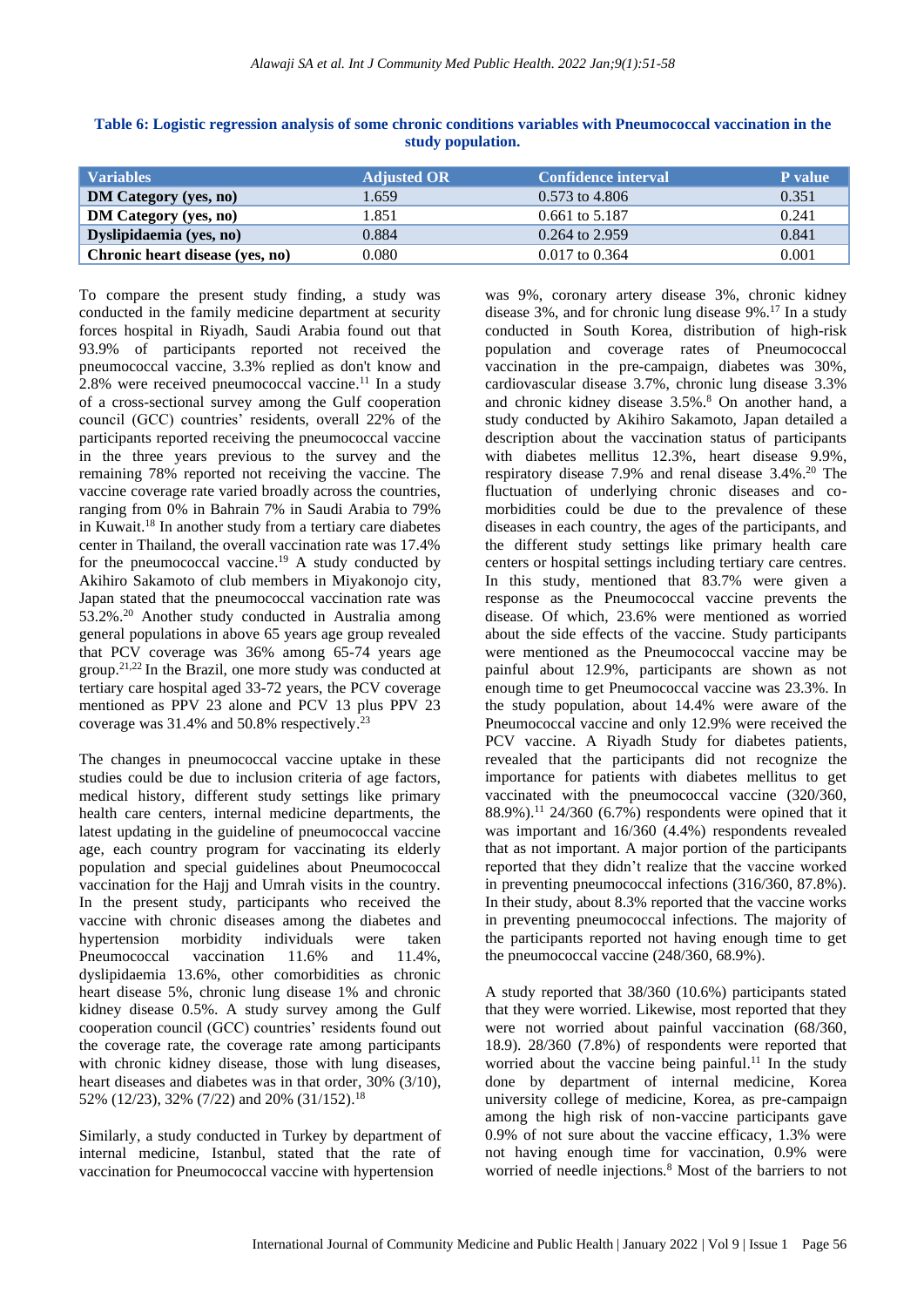taking the vaccine could be the lack of education and information about the efficacy and side effects of the vaccine. The stigma about vaccination in general, participants also noted the lack of time to take the vaccine. But the most important aspect was the lack of awareness of the vaccine itself 85.6% of the population were not aware of the vaccine at existing for use at Primary health care centers of Saudi Arabia.

#### *Limitations*

Limitations of current study were; out of the randomly selected primary health care centres directors, one of PHCC director was not accepted to collect the data from his PHCC, as a result of this, we changed another PHCC randomly. Some participants refused to give consent to the study and they mentioned reasons as limited time and realization of the study for their benefit. Some of the data collectors submitted incomplete forms, these uncompleted forms were not included in the main study.

#### **CONCLUSION**

In the present study, only 12.9% participants received Pneumococcal vaccination. Majority of the participants were mentioned as not aware of PCV and some revealed as side effects of the vaccine for not taking the vaccine. In the current study almost four fifth of the participants were having chronic morbidity. There was significant association was observed with Pneumococcal vaccine versus higher education people. Health promotional measures like information, education and communication measures to be taken care periodically about importance of Pneumococcal vaccine coverage and its benefits to elderly people at primary health care level.

#### *Recommendations*

Based on the study findings, health awareness programs to be strengthened to increase the Pneumococcal vaccine coverage and to get the prevention from Pneumonia among elderly people with co-morbidity.

#### **ACKNOWLEDGEMENTS**

Authors would like to express their gratitude towards all our study participants for their kind co-operation for the completion of the study and also concerned PHCC Directors for their support in data collection.

*Funding: No funding sources Conflict of interest: None declared Ethical approval: The study was approved by the Institutional Ethics Committee*

#### **REFERENCES**

**1.** World health organization. 23-valent pneumococcal polysaccharide vaccine: WHO position paper

Vaccine antipneumococcique polyosidique 23 valent: note de synthèse de l'OMS. weekly epidemiological record. Relevé épidémiologique hebdomadaire. 2008;83(42):373-84.

- 2. Alharbi NS, Al-Barrak AM, Al-Moamary MS, Zeitouni MO, Idrees MM, Al-Ghobain MO, et al. The Saudi thoracic society pneumococcal vaccination guidelines-2016. Ann Thoracic Med. 2016;11(2):93.
- 3. Asghar AH. Frequency and antibiotic susceptibility of gram-positive bacteria in Makkah hospitals. Ann Saudi Med. 2011;31(5):462-8.
- 4. Musher DM. How effective is vaccination in preventing pneumococcal disease?. Infect Dis Clin. 2013;27(1):229-41.
- 5. El-Mouzan MI, Twan-Danso K, Al-Awamy BH, Niazi GA, Altorki MT. Pneumococcal infections in eastern Saudi Arabia: serotypes and antibiotic sensitivity patterns. Trop Geo Med. 1988;40(3):213-7.
- 6. Kambal AM, Abdullah AM. Childhood pneumococcal bacteraemia in Riyadh, Saudi Arabia. Ann Tropical Paediatr. 1997;17(3):245-51.
- 7. Yezli S, Shibl AM, Livermore DM, Memish ZA. Antimicrobial resistance among Gram-positive pathogens in Saudi Arabia. J Chemother.  $2012;24(3):125-36.$
- 8. Song JY, Cheong HJ, Heo JY, Noh JY, Seo YB, Kim IS, et al. Outpatient-based pneumococcal vaccine campaign and survey of perceptions about pneumococcal vaccination in patients and doctors. Yonsei Med J. 2013;54(2):469-75.
- 9. Gautret P, Bauge M, Simon F, Benkouiten S, Parola P, Brouqui P. Pneumococcal vaccination and Hajj. Int J Infect Dis. 2011;15(10):e730.
- 10. Al-Rashed RS. Pattern of admission to hospitals during muslim pilgrimage (Hajj). Saudi Med J. 2003;24(10):1073-6.
- 11. Almusalam YA, Ghorab MK, Alanezi SL. Prevalence of influenza and pneumococcal vaccine uptake in Saudi type 2 diabetic individuals. J Family Med Prim Care. 2019;8(6):2112.
- 12. Centers for Disease Control and Prevention (CDC. Licensure of 13-valent pneumococcal conjugate vaccine for adults aged 50 years and older.<br>Morbidity and mortality weekly report. Morbidity and mortality weekly report. 2012;61(21):394-5.
- 13. Immunization coverage. Available at: https://www. who.int/news-room/fact-sheets/detail/immunizationcoverage. Accessed on 20 September 2021.
- 14. Cassimos DC, Effraimidou E, Medic S, Konstantinidis T, Theodoridou M, Maltezou HC. Vaccination programs for adults in Europe. Vaccines. 2020;8(1):34.
- 15. Lwanga SK, Lemeshow S. Sample size determination in health studies: a practical manual. Vaccines. 2021;9(2):34.
- 16. Sözen M, Karatoprak AP, Demirhan Y, Nasırlıer GÇ, Selek A, Gezer E, et al. Awareness of influenza